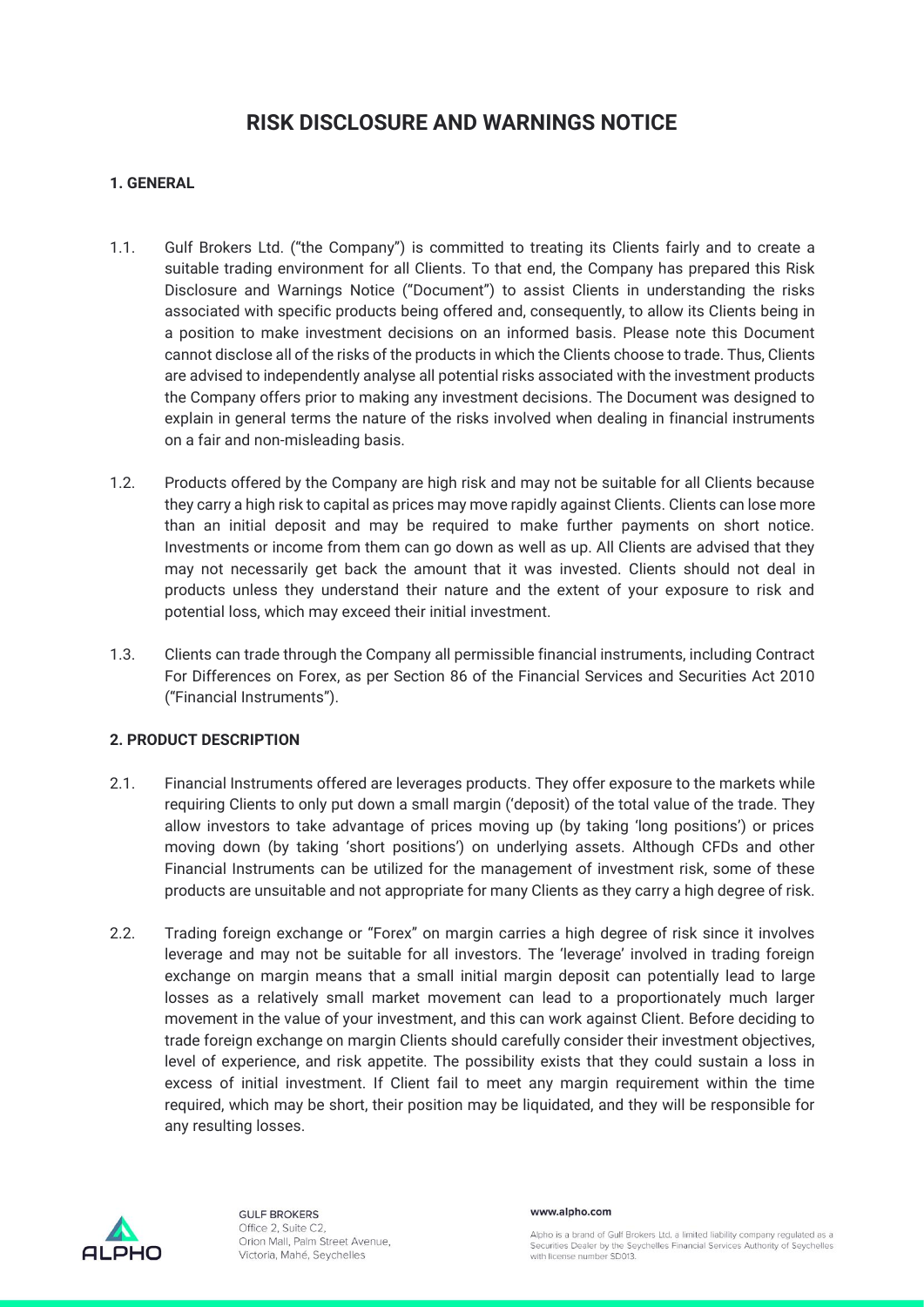- 2.3. Trading in Financial Instruments offered by the Company from time to time involves a high degree of risk. Given the leverage involved in trading in Financial Instruments, a relatively small market movement can have a proportionately larger impact on the funds deposited in the trading account. Client could sustain a total loss of all funds in the trading account and may be required to deposit additional funds. If Client fail to meet any margin requirement within the time required (which may be short), the position may be liquidated, and Client will be responsible for any resulting losses.
- 2.4. Transactions in foreign exchange and CFDs carry a high degree of risk. The amount of initial margin may be small relative to the value of the foreign exchange or derivatives contract so that transactions are "leveraged" or "geared". A relatively small market movement will have a proportionately larger impact on the fund's Clients have deposited; this may work against Clients as well as for Clients. Clients may sustain a total loss of initial margin funds and any additional funds deposited with the Company to maintain the position. If the market moves against Client's position and/or margin requirements are increased, the Client may be called upon to deposit additional funds on short notice to maintain the position. Failing to comply with a request for a deposit of additional funds, may result in closure of position(s) by the Company on Client' behalf.

# **3. STOP LOSS LIMITS**

3.1. The placing of certain orders (e.g. "stop-loss" orders, where permitted under local law, or "stoplimit" orders), which are intended to limit losses to certain amounts, may not be adequate given that markets conditions make it impossible to execute such orders, e.g. due to illiquidity in the market. Strategies using combinations of positions, such as "spread" and "straddle"' positions may be as risky as taking simple "long" or "short" positions.

### **4. TRADING ON MARGIN**

4.1. Trading on margin means that the Company provides Clients with a facility that allows them to leverage deposit to enter into a larger transaction. Margin can be used to create 'leverage', which is an increased buying power that allows Client to pay less than full price for a transaction than would be possible only using your deposit. However, this leverage means that relatively small market movements can have a disproportionately larger impact on the value of trading account. If the underlying market movement is in favour, Client may achieve a good profit, but an equally small adverse market movement can quickly result in the loss of entire deposit and it may expose Client to a large additional loss over and above your original deposit. Client's should monitor their positions at all times, and ensure they are able to quickly add additional funds to trading account to maintain open positions.

### **5. UNDERLYING MARKETS RISKS**

5.1. The prices provided are ultimately derived from various underlying markets and naturally Clients should be aware of the risks involved in these underlying markets, which are outside of anyone's control.

### **Overseas markets**

Any overseas investment or investment with an overseas element can be subject to the risks of overseas markets which may involve different risks from those of the home market of the investor. In some cases, the risks will be greater. The potential for profit or loss from



**GULF BROKERS** Office 2, Suite C2 Orion Mall, Palm Street Avenue, Victoria, Mahé, Seychelles

#### www.alpho.com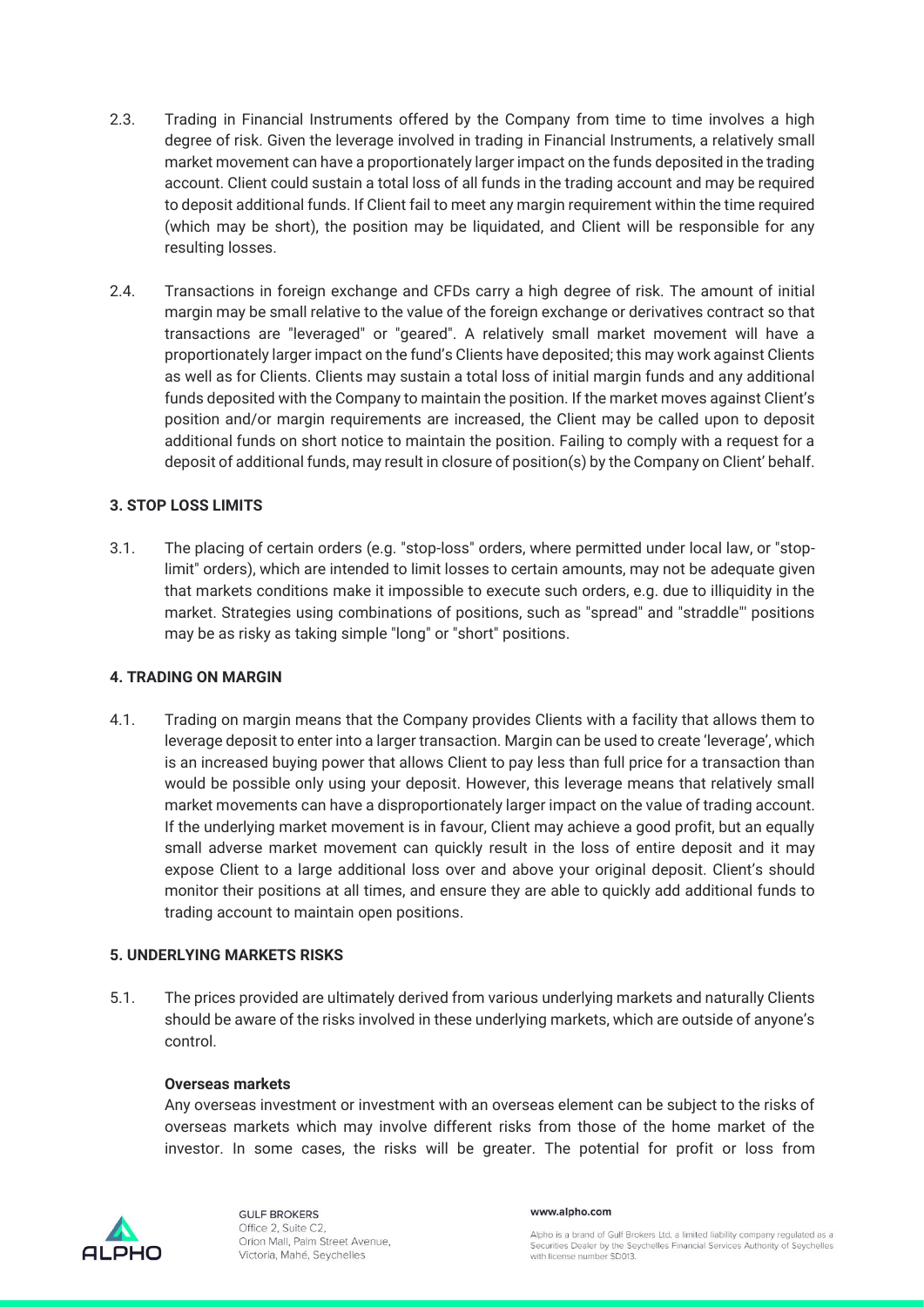transactions on foreign markets or in overseas denominated contracts will be affected by fluctuations in overseas exchange rates.

#### **Emerging markets**

Price volatility in emerging markets, in particular, can be extreme. Price discrepancies, low trading volumes and wide pricing spreads can be common and unpredictable movements in the market not uncommon. Additionally, as news about a country becomes available, the financial markets may react with dramatic upswings and/or downswings in prices during a very short period of time. Emerging markets generally lack the level of transparency, liquidity, efficiency, market infrastructure, legal certainty and regulation found in more developed markets. It may be difficult to employ certain risk and legal uncertainty management practices for emerging markets investments, such as forward currency exchange contracts or derivatives. The risks associated with nationalisation or expropriation of assets, the imposition of confiscatory or punitive taxation, exchange controls, restrictions on investments by foreigners n an emerging market, sanctions, war and revolution should also be considered.

#### **Third Party Risks**

It is understood that the Company will promptly place any Client money it receives into one or more segregated account(s) (denoted as "Clients' accounts") with reliable financial institutions. The Company shall exercise due skill, care and diligence in the selection of the financial institution, it is understood that there are circumstances beyond the control of the Company and hence the Company does not accept any liability or responsibility for any resulting losses to the Client as a result of the insolvency or any other analogous proceedings or failure of the financial institution where Client money will be held.

The financial institution to which the Company will pass Client money may hold it in an omnibus account. Hence, in the event of the insolvency or any other analogous proceedings in relation to that financial institution, the Company may only have an unsecured claim against the financial institution on behalf of the Client, and the Client will be exposed to the risk that the money received by the Company from the financial institution is insufficient to satisfy the claims of the Client. In general, accounts held with institutions, including omnibus account(s), face various risks, including the potential risk of being treated as one (1) account in case the financial institution in which the funds are held defaults. Under such circumstances any applicable deposit guarantee scheme may be applied without consideration of the Client as the ultimate beneficial owners of the Omnibus Account. In addition, resolution measures may be taken in such a case, including the bail-in of Client funds.

#### **6. PAST PERFORMANCE**

6.1. Past performance is not an indicator of future performance. Client's should not rely on the past performance as a guarantee of future investment performance.

### **7. VOLATILITY**

7.1. Prices may fluctuate rapidly which can have a direct impact on open positions. Sometimes "gapping" will occur when prices move suddenly from one level to another. There may be a number of events that cause gapping such as economic data releases, natural disasters or major global political events. Gapping can happen when markets are closed, meaning that the opening price of an instrument may be considerably different to the closing price. This can have a direct impact on profit or loss.



**GULF BROKERS** Office 2, Suite C2 Orion Mall, Palm Street Avenue, Victoria, Mahé, Seychelles

#### www.alpho.com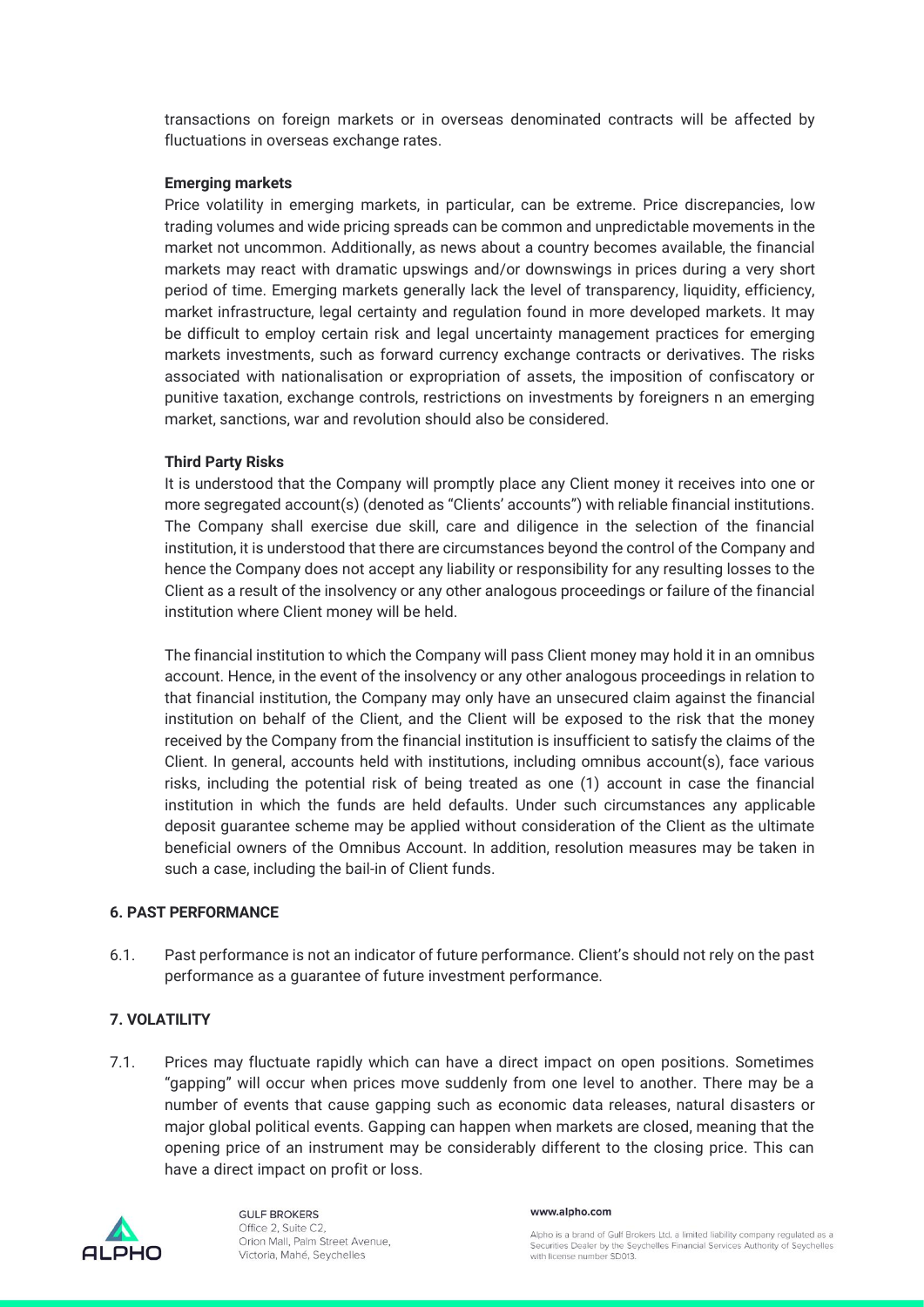# **8. FOREIGN CURRENCY**

8.1. When a Financial Instrument is traded in a currency other than the currency of the Client's country of residence, any changes in the exchange rates may have a negative effect on its value, price and performance and may lead to losses for the Client.

# **9. LEGAL AND REGULATORY RISK**

9.1. A change in laws and regulations may materially impact a financial instrument and investments in a sector or market. A change in laws or regulations made by a government or a regulatory body or a decision reached by a judicial body can increase business operational costs, lessen investment attractiveness, change the competitive landscape and as such alter the profit possibilities of an investment. This risk is unpredictable and may vary from market to market.

# **10. LIQUIDITY**

10.1. Markets are known as illiquid when instruments are impossible to sell or can only be sold with difficulty. Market conditions in any underlying instrument may vary and this will affect the size, price and spread of the instruments that the Company offers to you. Therefore, the terms at which Clients can close a contract may be different from the terms available when you opened the contract. The liquidity of an instrument is directly affected by the supply and demand for that instrument and also indirectly by other factors, including market disruptions (for example a disruption on the relevant exchange) or infrastructure issues, such as a lack of sophistication or disruption in the securities settlement process. Under certain trading conditions it may be difficult or impossible to liquidate or acquire a position. This may occur, for example, at times of rapid price movement if the price rises or falls to such an extent that under the rules of the relevant exchange trading is suspended or restricted.

### **11. CURRENCY**

11.1. In respect of any foreign exchange transactions and transactions in derivatives and securities that are denominated in a currency other than that in which Client's trading account is denominated, a movement in exchange rates may have a favourable or an unfavourable effect on the gain or loss achieved on such transactions. The weakening of a country's currency relative to a benchmark currency or the currency of Client's portfolio will negatively affect the value of an investment denominated in that currency. Currency valuations are linked to a host of economic, social and political factors and can fluctuate greatly, even during intra-day trading. Some countries have foreign exchange controls which may include the suspension of the ability to exchange or transfer currency, or the devaluation of the currency. Whilst it may be possible to hedge against these risks, they cannot be completely eradicated.

### **12. POLITICAL RISK**

12.1. An unstable political environment can have a significant effect on a country's financial stability. Many emerging market countries experience rapid and significant changes in their political environment on a regular basis. Such changes may be due to social, ethnic, or religious strife, often coupled with periods of social unrest. They often result in dramatic changes in governmental policy (including changes in exchange controls and market regulation). The



**GULF BROKERS** Office 2, Suite C2 Orion Mall, Palm Street Avenue, Victoria, Mahé, Seychelles

www.alpho.com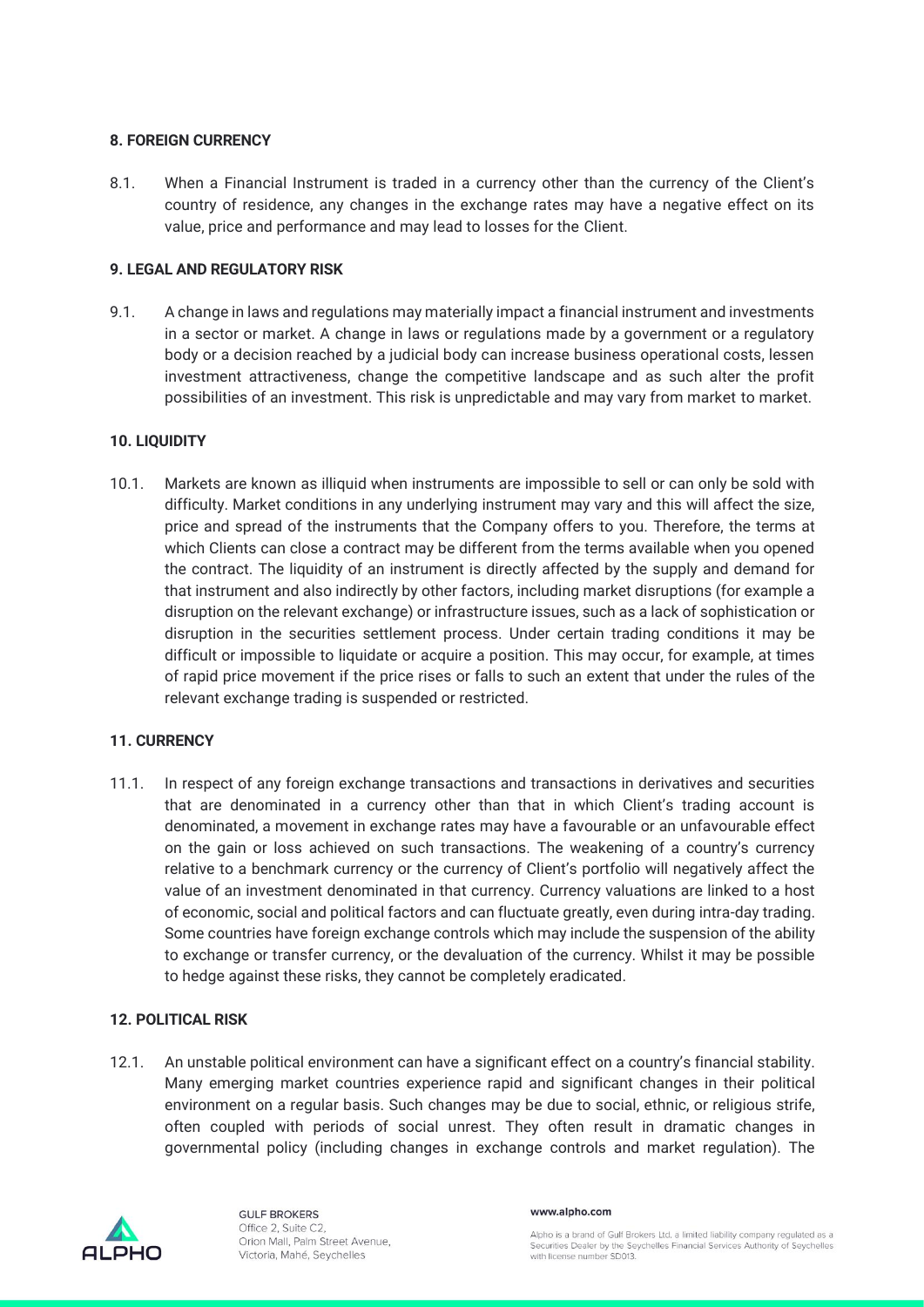consequences of such instability may make it difficult for investors or their counterparties to predict the effect of such changes on transactions which they enter into.

### **13. SLIPPAGE**

13.1. We cannot guarantee that the price you that request us to execute an order will be the same as the actual price at which your order is filled. Technical conditions (for example, the transfer rate of data networks or the quality of your internet connection, as well as rapid market fluctuations) may lead to a change in the applicable price between the time the order is placed by you and the time the relevant order is received by us or the order is executed by our platform. Such changes to the applicable price are due to fluctuations in the financial markets rather than on arbitrary interventions made by the Company. If such changes occur, you will be obliged to pay the executed price, even if worse that the specific price quoted.

# **14. CORPORATE ACTION**

14.1. Some products may be affected by corporate actions such as rights issues, mergers, dividend payments or takeovers. Your position may be treated differently to physical positions and this may have an adverse effect on the outcome of your trade.

# **15. ABNORMAL MARKET CONDITIONS**

- 15.1. The Client acknowledges that under abnormal market conditions the period during which the orders are executed may be extended or it may be impossible for orders to be executed at declared prices or may not be executed at all.
- 15.1. Abnormal market conditions include but not limited to times of rapid price fluctuations of the price, rises or falls in one trading session to such an extent that, under the rules of the relevant exchange, trading is suspended or restricted, or there is lack of liquidity, or this may occur at the opening of trading sessions.

# **17. INSOLVENCY**

17.1. The Company's insolvency or default or the insolvency or default of any parties involved in transactions undertaken by the Company on the Client's behalf (including without limitation brokers, execution venues and liquidity providers), may lead to positions being liquidated or closed out without the Client's consent and as result the Client may suffer losses. In the unlikely event of the Company's insolvency, segregated Client funds cannot be used for reimbursement to the Company's creditors.

### **18. TECHNICAL RISKS**

- 18.1. The Client and not the Company shall be responsible for the risks of financial losses caused by failure, malfunction, interruption, disconnection or malicious actions of information, communication, electricity, electronic or other systems.
- 18.2. If the Client undertakes transactions on an electronic system, he will be exposed to risks associated with the system including the failure of hardware, software, servers, communication lines and internet failure. The result of any such failure may be that his order is either not



**GULF BROKERS** Office 2, Suite C2 Orion Mall, Palm Street Avenue, Victoria, Mahé, Seychelles

www.alpho.com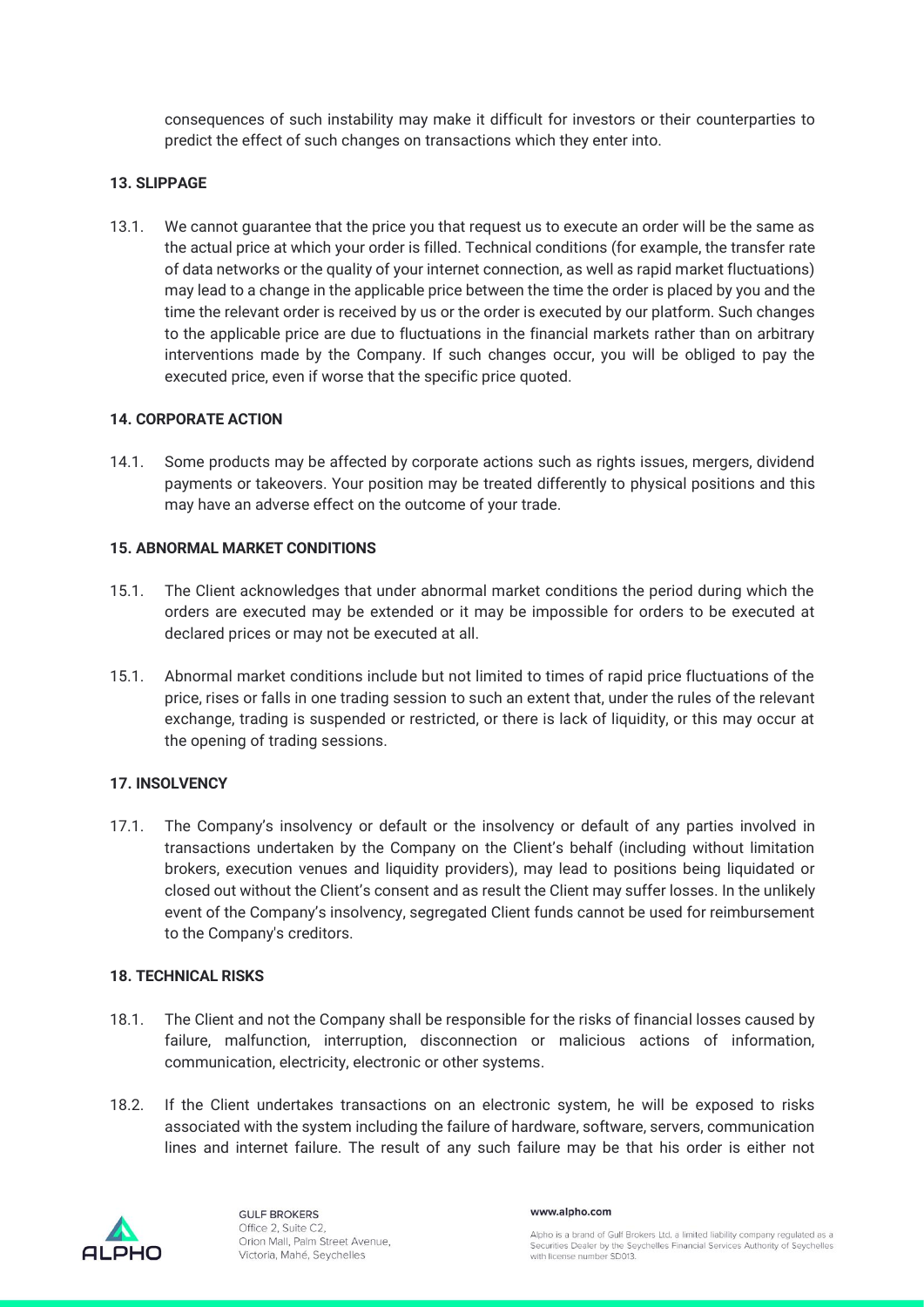executed according to his instructions or it is not executed at all. The Company does not accept any liability in the case of such a failure.

- 18.3. The Client acknowledges that the unencrypted information transmitted by e-mail is not protected from any unauthorized access.
- 18.4. At times of excessive deal flow the Client may have some difficulties to be connected over the phone or the Company's platform(s)/system(s), especially in fast market (for example, when key macroeconomic indicators are released).
- 18.5. The Client acknowledges that the internet may be subject to events which may affect his access to the Company's website and/or the Company's trading platform(s)/system(s), including but not limited to interruptions or transmission blackouts, software and hardware failure, internet disconnection, public electricity network failures or hacker attacks. The Company is not responsible for any damages or losses resulting from such events which are beyond its control or for any other losses, costs, liabilities, or expenses (including, without limitation, loss of profit) which may result from the Client's inability to access the Company's website and/or trading system or delay or failure in sending orders or transactions.
- 18.6. In connection with the use of computer equipment and data and voice communication networks, the Client bears the following risks amongst other risks in which cases the Company has no liability of any resulting loss:
	- i. Power cut of the equipment on the side of the Client or the provider, or communication operator (including voice communication) that serves the Client;
	- ii. Physical damage (or destruction) of the communication channels used to link the Client and provider (communication operator), provider, and the trading or information server of the Client;
	- iii. Outage (unacceptably low quality) of communication via the channels used by the Client, or the Company or the channels used by the provider, or communication operator (including voice communication) that are used by the Client or the Company;
	- iv. Wrong or inconsistent with requirements settings of the Client terminal;
	- v. Untimely update of the Client terminal;
	- vi. When carrying out transactions via the telephone (land or cell phone lines) voice communication, the Client runs the risk of problematic dialling, when trying to reach an employee of the broker service department of the Company due to communication quality issues and communication channel loads;
	- vii. The use of communication channels, hardware and software, generate the risk of non reception of a message (including text messages) by the Client from the Company;
	- viii. Trading over the phone might be impeded by overload of connection;
	- ix. Malfunction or non-operability of the platform, which also includes the Client terminal.
- 18.7. The Client may suffer financial losses caused by the materialization of the above risks, the Company accepting no responsibility or liability in the case of such a risk materializing and the Client shall be responsible for all related losses he may suffer.

### **19. TRADING PLATFORM**

19.1. The Client is warned that when trading in an electronic platform he assumes risk of financial loss which may be a consequence of amongst other things:



**GULF BROKERS** Office 2, Suite C2 Orion Mall, Palm Street Avenue, Victoria, Mahé, Seychelles

#### www.alpho.com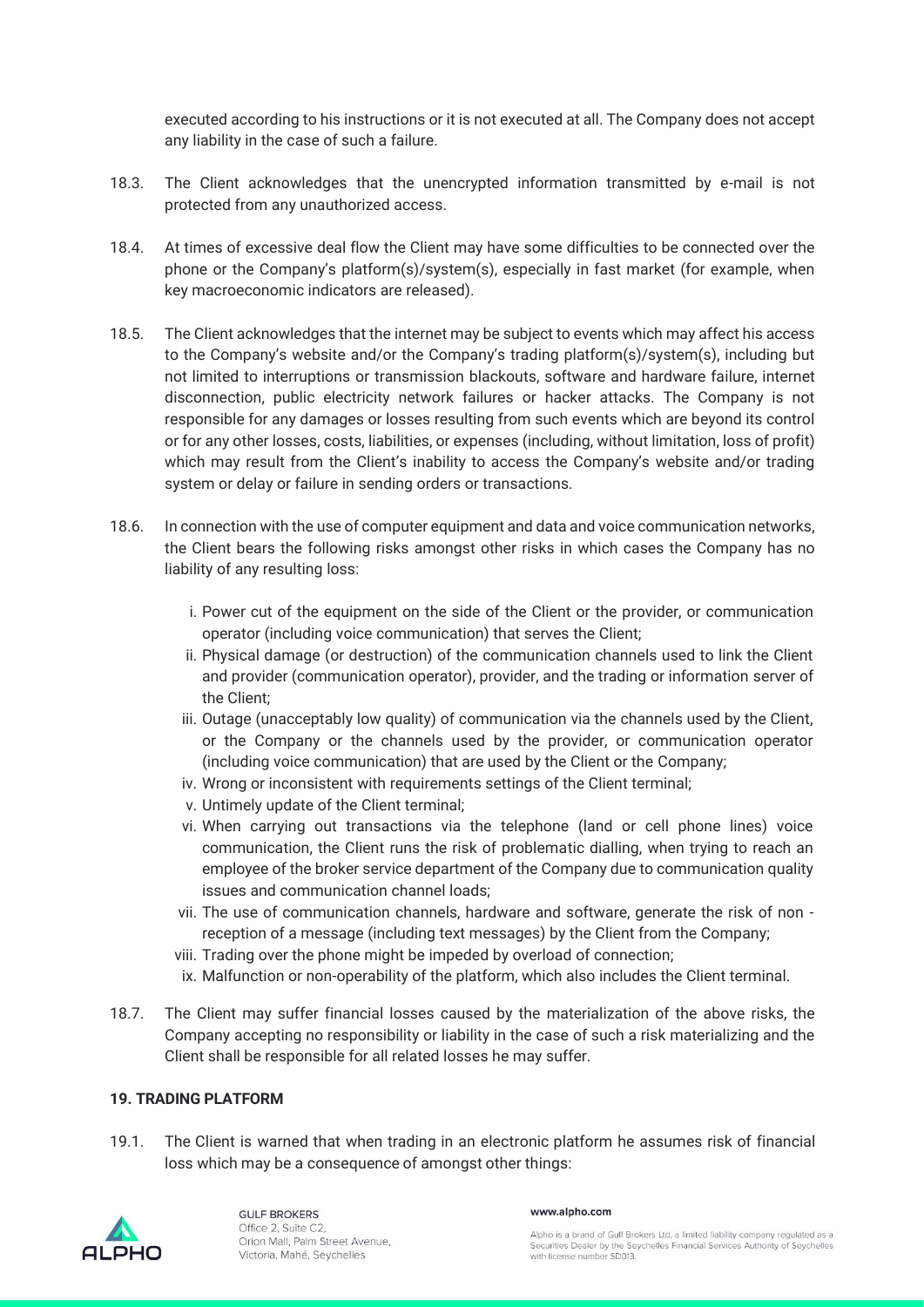- i. Failure of Client's devices, software and poor quality of connection.
- ii. The Company's or Client's hardware or software failure, malfunction or misuse.
- iii. Improper work of Client's equipment.
- iv. Wrong setting of Client's terminal.
- v. Delayed updates of Client's terminal.
- 19.2. In case the Client has not received the result of the execution of the previously sent order but decides to repeat the order, the Client shall accept the risk of making two transactions instead of one.
- 19.3. The Client acknowledges that if the pending order has already been executed but the Client sends an instruction to modify its level, the only instruction, which will be executed, is the instruction to modify stop loss and/or take profit levels on the position opened when the pending order triggered.

# **20. COMMUNICATION BETWEEN THE CLIENT AND THE COMPANY**

- 20.1. The Client shall accept the risk of any financial losses caused by the fact that the Client has received with delay or has not received at all any notice from the Company.
- 20.2. The Client acknowledges that the unencrypted information transmitted by e-mail is not protected from any unauthorized access.
- 20.3. The Company has no responsibility if unauthorized third persons have access to information, including electronic addresses, electronic communication and personal data, access data when the above are transmitted between the Company and the Client or when using the internet or other network communication facilities, telephone, or any other electronic means.
- 20.4. The Client is fully responsible for the risks in respect of undelivered Company online trading system internal mail messages sent to the Client by the Company.

# **21. FORCE MAJEURE EVENTS**

- 21.1. In case of a force majeure event the Company may not be in a position to arrange for the execution of Client orders or fulfil its obligations under the agreement with the Client. As a result, the Client may suffer financial loss.
- 21.2. The Company will not be liable or have any responsibility for any type of loss or damage arising out of any failure, interruption, or delay in performing its obligations where such failure, interruption or delay is due to a force majeure event.

### **22. CHARGES**

22.1. You should ensure you fully understand any costs, charges or commissions that may apply to your trades. Such costs and charges will decrease any profit you make when transacting in financial instruments. All applicable charges are listed in on our website www.goldenbrokers.my.



www.alpho.com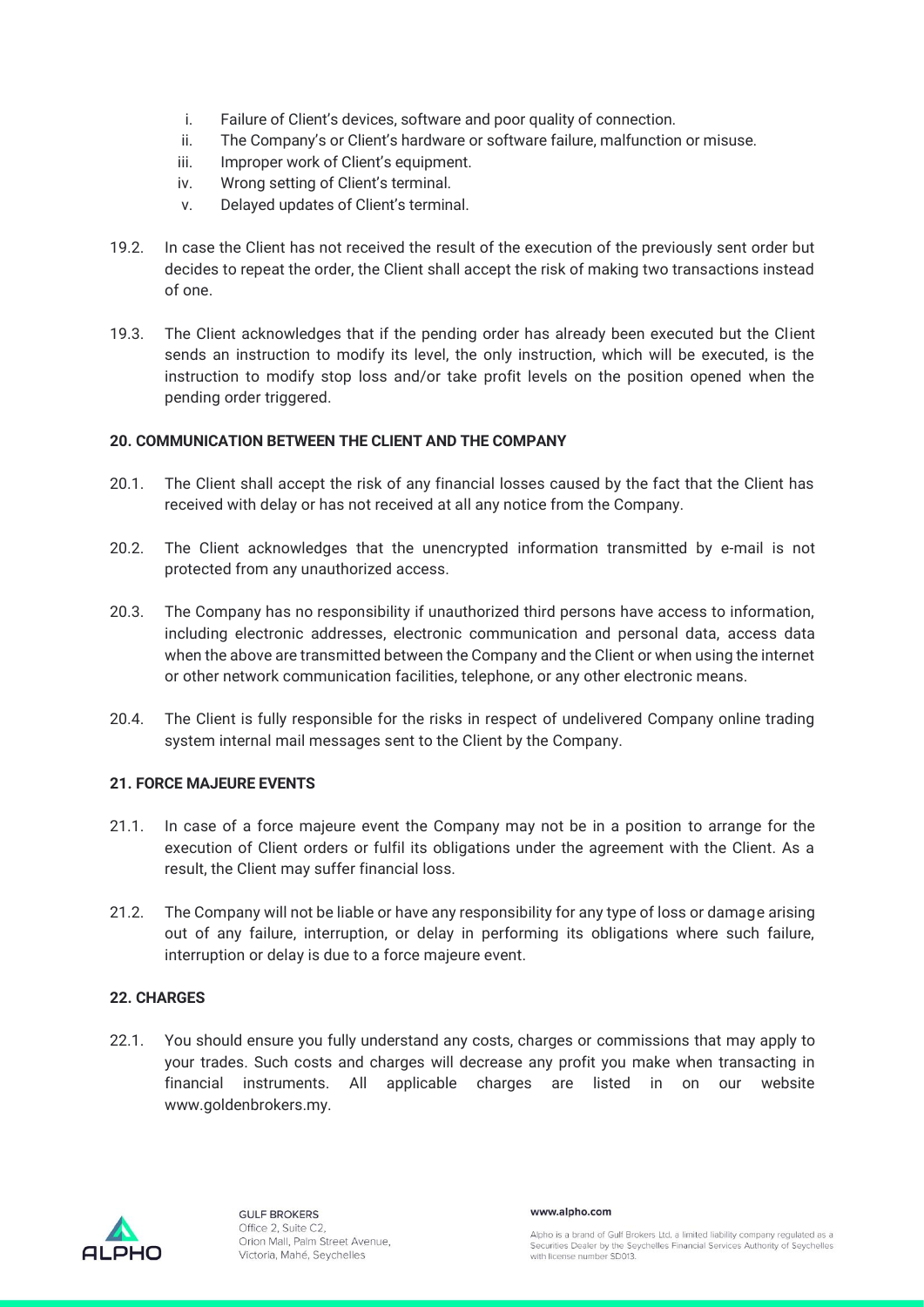- 22.2. If any charges are not expressed in monetary terms (but, for example, as a percentage of contract value), the Client should ensure that he understands what such charges are likely to amount to.
- 22.3. There is a risk that the Client's trades in any financial instruments the trade may be or become subject to tax and/or any other duty for example because of changes in legislation or his personal circumstances. The Company does not warrant that no tax and/or any other stamp duty will be payable. The Company does not offer tax advice and recommends that the Client seeks advice from a competent tax professional if the Client has any questions.
- 22.4. The Client is responsible for any taxes and/or any other duty which may accrue in respect of his trades.
- 22.5. It is noted that taxes are subject to change without notice.
- 22.6. It is possible that other costs, including taxes, relating to transactions carried out on the trading platform may arise for which the Client is liable, and which are neither paid via us nor imposed by the Company. Although it is the Client's sole and entire responsibility to account for tax due and without derogating from this, the Client agrees that the Company may deduct tax, as may be required by the applicable law, with respect to his trading activity on the trading platform. The Client is aware that the Company has a right of set-off against any amounts in the Client's trading account with respect to such tax deductions.
- 22.7. It is noted that the Company's prices in relation to trading are set by the Company and may be different from prices reported elsewhere. The Company's trading prices are the ones at which the Company is willing to sell to its Clients at the point of sale. The prices displayed on the Company's trading platform reflect the last known available prices at the moment prior to placing any order, however, the actual execution price of the order may differ. As such, the price that the Client receives when he opens or closes a position may not directly correspond to real time market levels at the point in time at which the sale occurs or reflect the prices of third-party brokers/providers.

# **23. CLENT ACKNOWLEDGEMENT**

- 23.1. The Client herby acknowledges and declares that he has read, understood and thus accepts without any reservation all the information included herein including the following:
	- i. The value of the financial instrument may decrease, and the Client may receive less money than originally invested or the value of the financial instruments may present high fluctuations. It is possible that the invested capital may become of no value.
	- ii. Information on past performance of a financial instrument does not guarantee the present and/or future performance. The use of historic data does not constitute a binding or safe forecast as to the corresponding future return of the financial instruments to which such data refers.
	- iii. Some financial instruments may not become immediately liquid due to various reasons such as reduced demand and the Company may not be in a position to sell them or easily or obtain information on the value of such financial instruments or the extent of any related or inherent risk concerning such financial instruments.



**GULF BROKERS** Office 2, Suite C2 Orion Mall, Palm Street Avenue, Victoria, Mahé, Seychelles

#### www.alpho.com